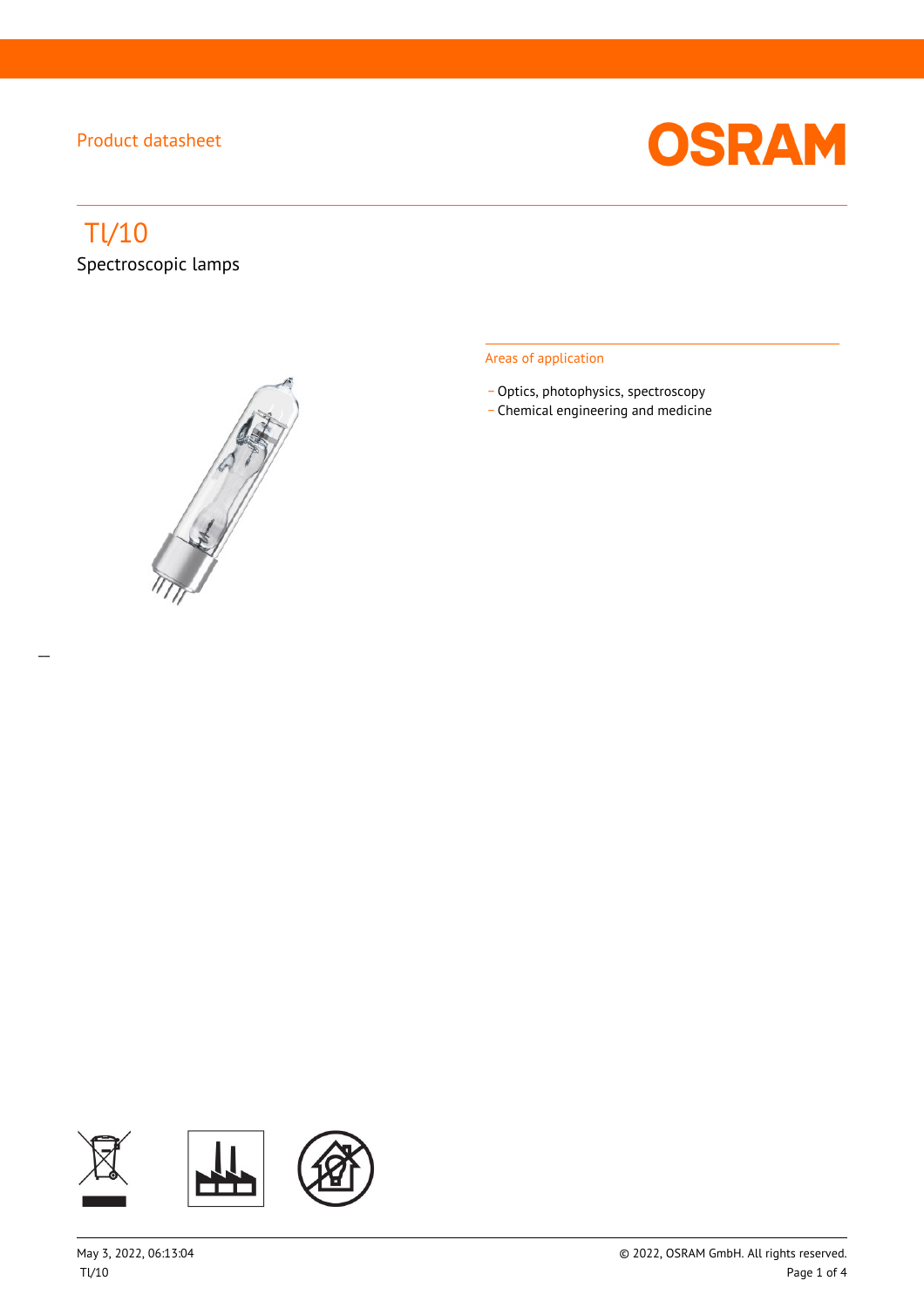#### Technical data

#### **Product information**

| Order reference        | <b>TL/10 1A PICO</b> |  |
|------------------------|----------------------|--|
| <b>Electrical data</b> |                      |  |
| Lamp voltage           | 15 V                 |  |
| <b>Nominal current</b> | 1.00A                |  |
| Type of current        | AC                   |  |
| <b>Nominal wattage</b> | 15.00 W              |  |

### **Dimensions & weight**

 $\overline{a}$ 



| <b>Filament length</b> | 7.00 mm          |
|------------------------|------------------|
| Filament diameter      | $3.0 \text{ mm}$ |

#### **Temperatures & operating conditions**

| Max. permitted ambient temp. pinch point | 350 °C |
|------------------------------------------|--------|
|------------------------------------------|--------|

#### **Additional product data**

| Design / version                   | Thallium          |
|------------------------------------|-------------------|
| <b>Base (standard designation)</b> | PICO <sub>9</sub> |

#### **Country specific categorizations**

**Order reference** TL/10 1A PICO

#### **Environmental information**

#### **Information according Art. 33 of EU Regulation (EC) 1907/2006 (REACh)**

**Date of Declaration** 18-02-2022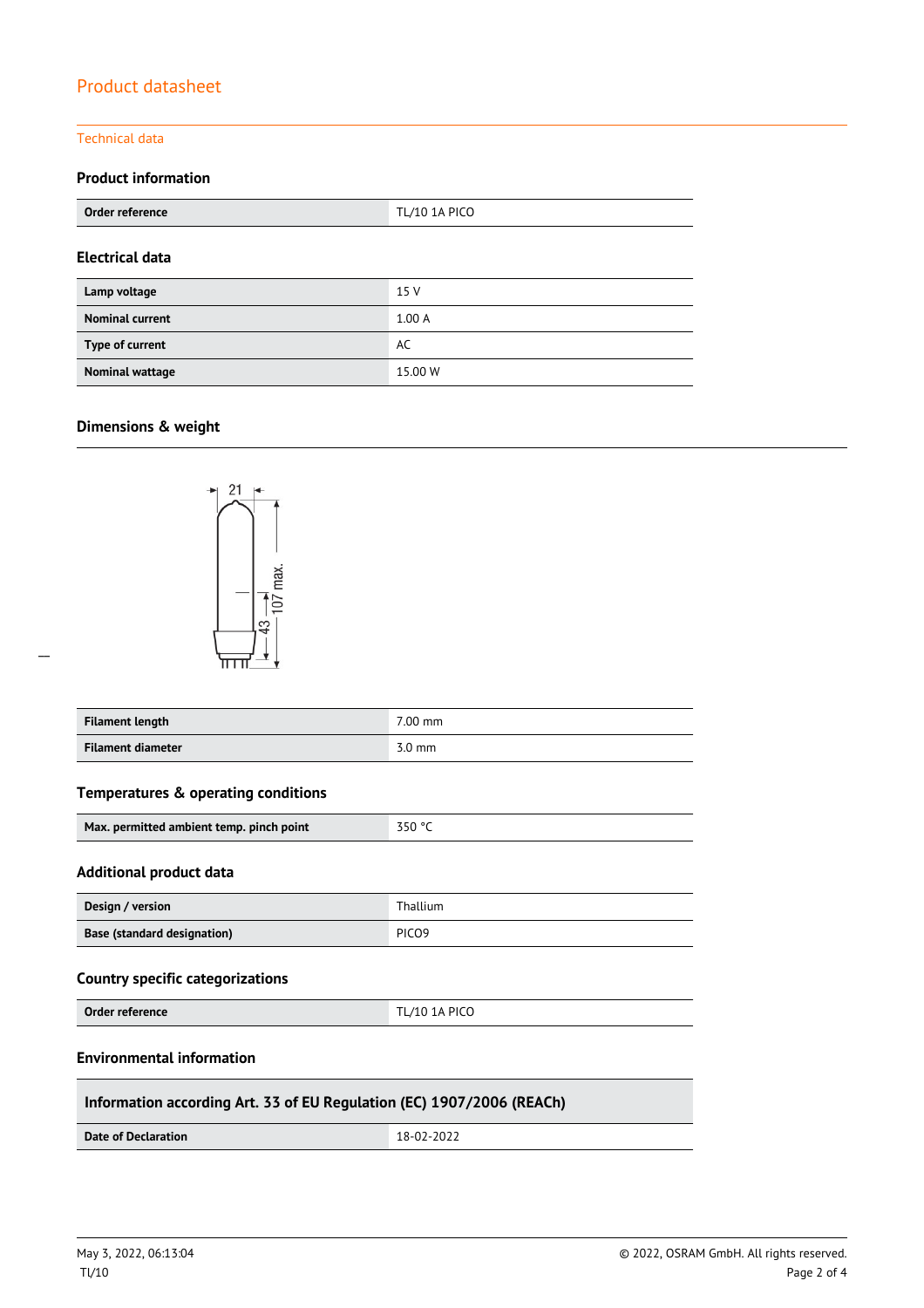| <b>Primary Article Identifier</b> | 4050300211435                                                                                         |
|-----------------------------------|-------------------------------------------------------------------------------------------------------|
| Candidate List Substance 1        | Lead                                                                                                  |
| CAS No. of substance 1            | 7439-92-1                                                                                             |
| <b>Safe Use Instruction</b>       | The identification of the Candidate List substance is<br>sufficient to allow safe use of the article. |
| Declaration No. in SCIP database  | 2A03B5DA-2DFB-4DB9-BB8C-43C2EF4E46E7                                                                  |

#### Country specific information

| <b>Product code</b> | <b>METEL code</b> | SEG-No.                  | STK-Number | UK Org                   |
|---------------------|-------------------|--------------------------|------------|--------------------------|
| 4050300211435       | OSRSPTL10         | . .                      | $\sim$     | $\overline{\phantom{a}}$ |
| 4050300750545       | OSRSPTL10         | $\overline{\phantom{a}}$ | $\sim$     | $\overline{\phantom{a}}$ |